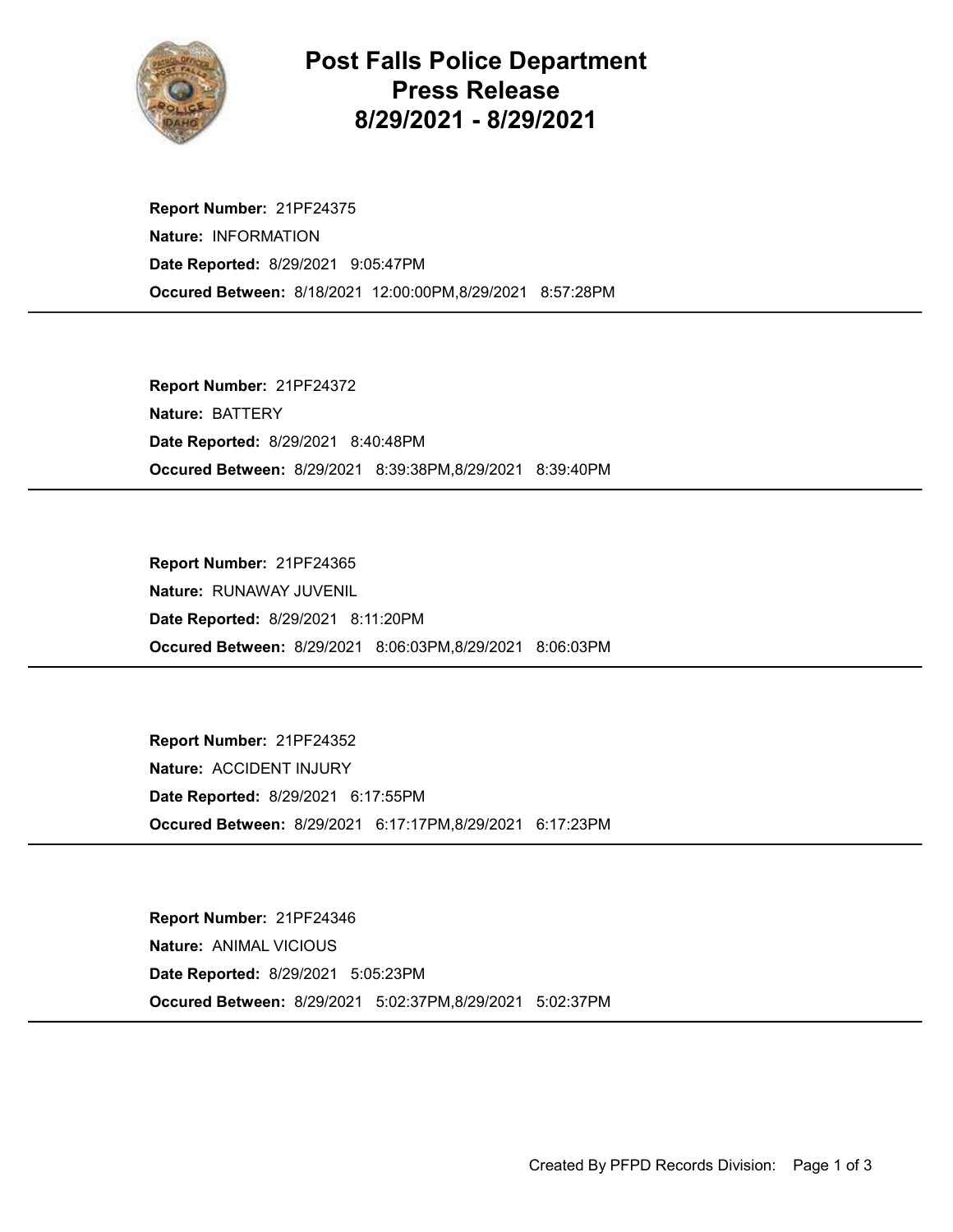Occured Between: 8/29/2021 4:27:32PM,8/29/2021 4:27:32PM Report Number: 21PF24342 Nature: STALKING Date Reported: 8/29/2021 4:30:56PM

Occured Between: 8/29/2021 12:22:43PM,8/29/2021 12:22:43PM Report Number: 21PF24326 Nature: BATTERY Date Reported: 8/29/2021 12:25:26PM

Occured Between: 8/29/2021 4:30:00AM,8/29/2021 5:00:00AM Report Number: 21PF24323 Nature: THEFT Date Reported: 8/29/2021 11:29:57AM

Occured Between: 8/26/2021 3:00:00PM,8/29/2021 11:03:26AM Report Number: 21PF24319 Nature: DEAD BODY Date Reported: 8/29/2021 11:05:10AM

Occured Between: 8/28/2021 9:00:00PM,8/29/2021 10:40:00AM Report Number: 21PF24317 Nature: BURGLARY AUTO Date Reported: 8/29/2021 10:47:44AM

Occured Between: 8/27/2021 6:00:00PM,8/27/2021 9:00:00AM Report Number: 21PF24313 Nature: BURGLARY AUTO Date Reported: 8/29/2021 9:30:24AM